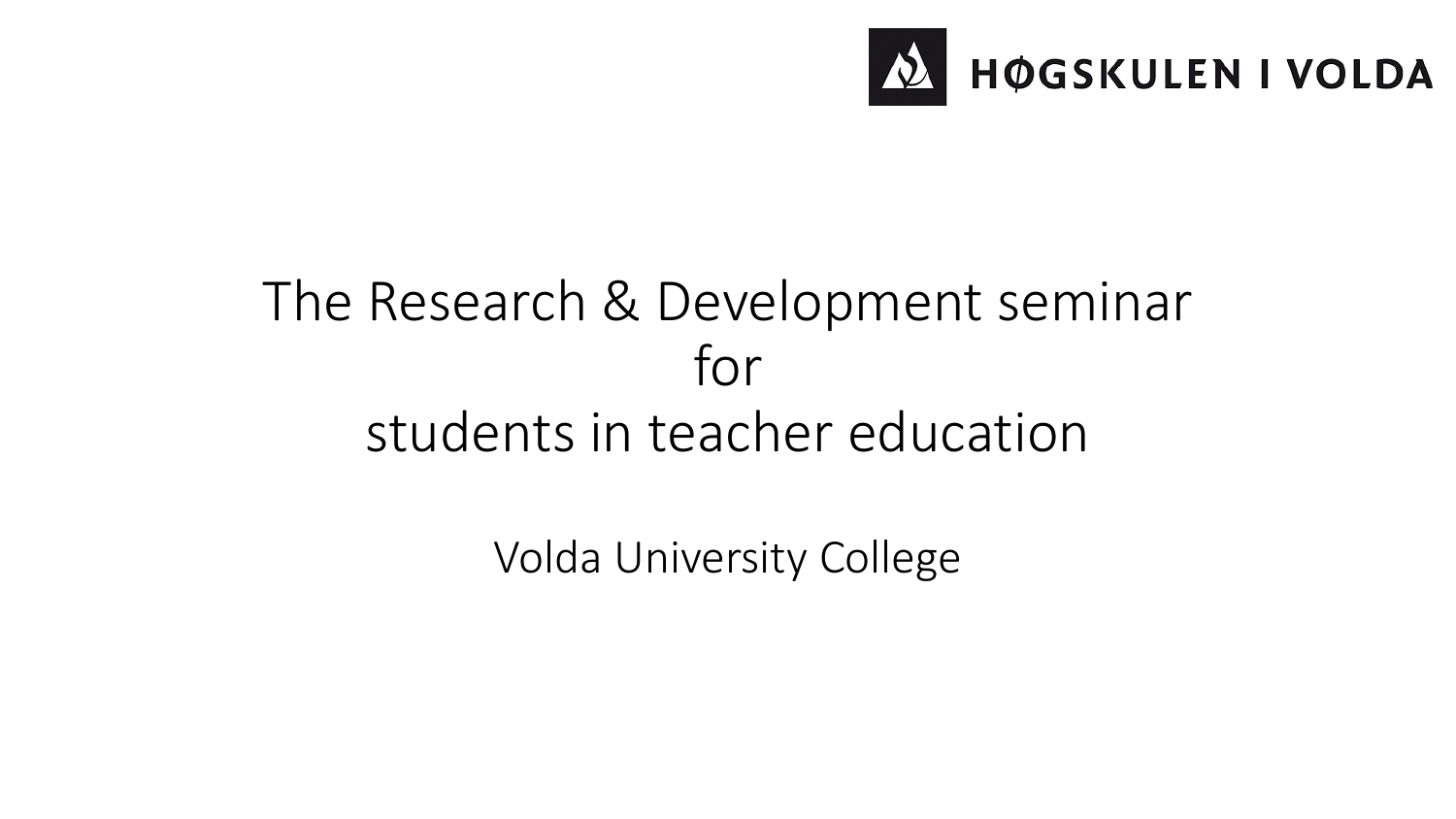

In the spring semester, during the third year of the teacher training programme, students are doing an applied R&D assignment in a teaching subject in combination with pedagogy and didactics.

In the middle of the semester there is an R&D seminar where the students present their abstracts for the first and second year students.

First and second year students, along with supervisors, act as opponents to the third year students.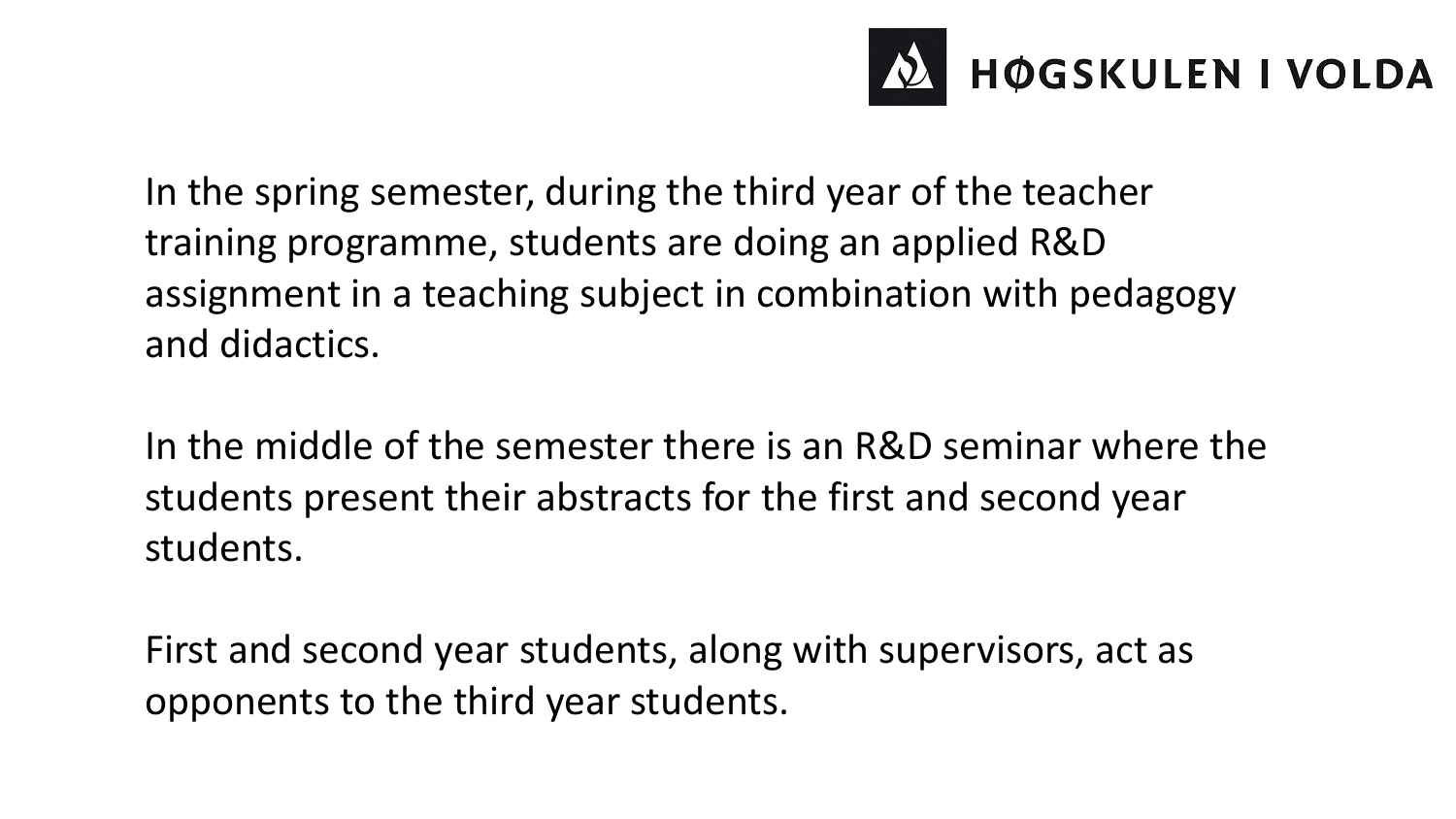## R&D-seminar



The R&D presentations

- The students hand in their abstracts in advance. These are used by the first- and second-year students as they prepare their feedback.
- The third-year students prepare a 10 min. presentation. This is followed by 5 min. of feedback, and then questions by their fellow students and supervisors.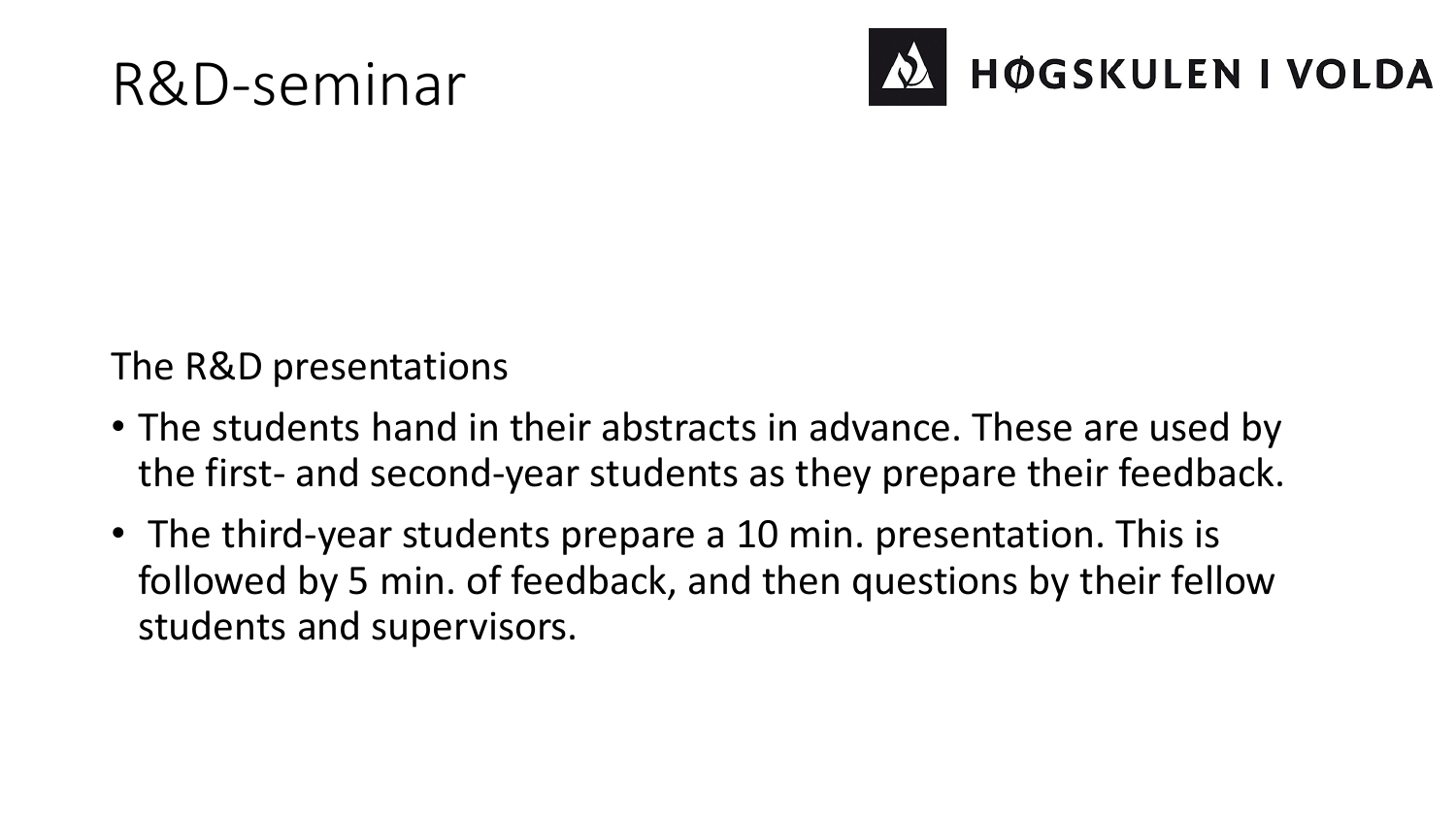## Day 1 – first and second year students

- Lecture What is an applied R&D assignment?
	- Why and how?
	- Examples
- Lecture What is an opponent?
	- Why and how?
	- Examples
- Group work Preparation for day 2
	- Mix of first and second-year students in groups of two or three
	- They get the abstract from one student, and then they read relevant literature and prepare questions for day 2